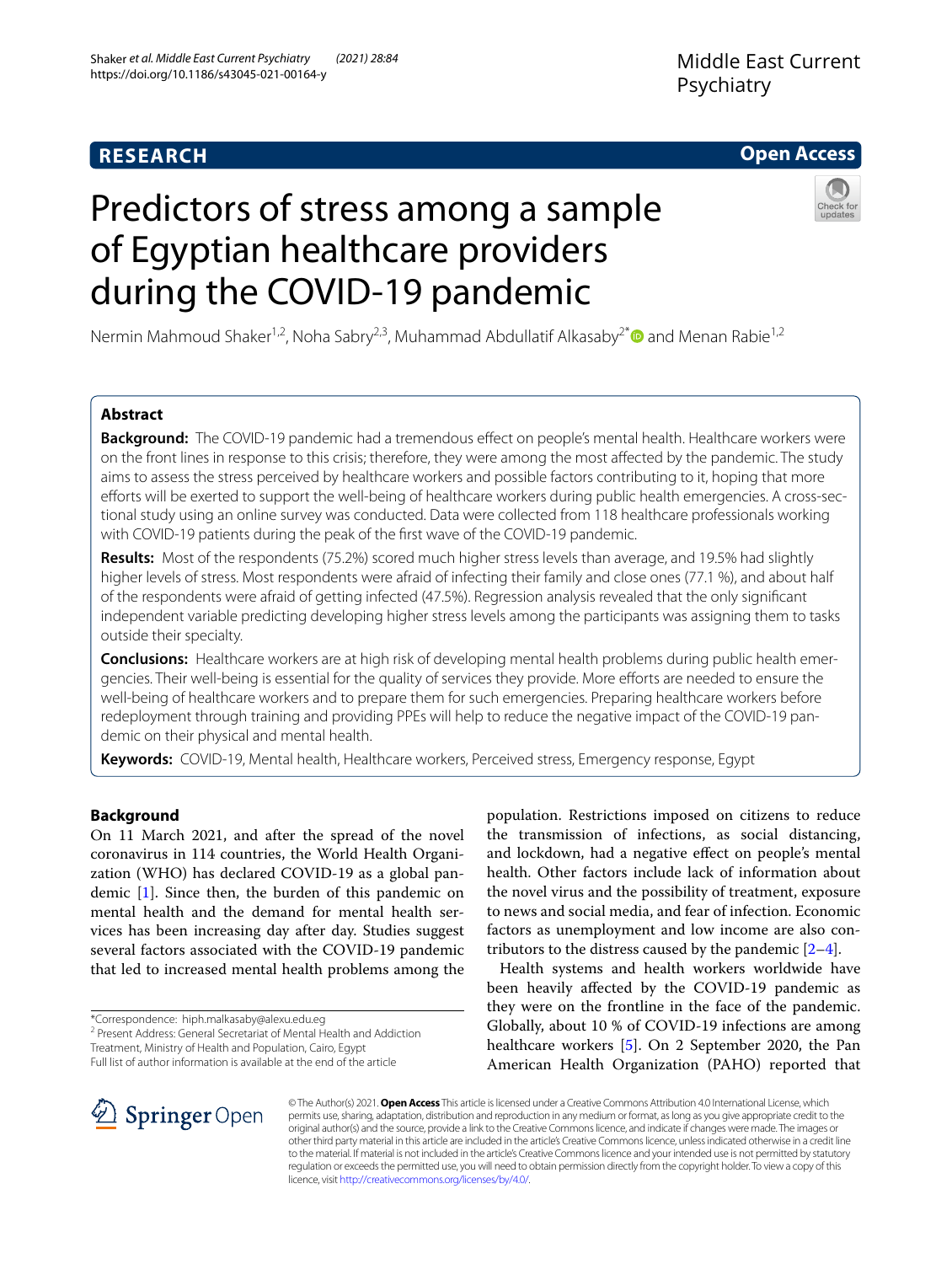about 570,00 health workers had been infected, and 2500 had lost their lives to COVID-19 in the region of the Americas [\[6](#page-5-4)].

In addition to its physical impacts, the pandemic has hugely impacted healthcare workers' psychological and social well-being. In the amid of this crisis, medical staf have had to work under stress for long hours without rest putting themselves at risk of developing psychological adversities. In some studies, the prevalence of mental health problems such as stress, anxiety, depression, insomnia, and fear among healthcare workers has reached over 90%. This percentage was high among healthcare workers in direct contact with COVID-19 suspect cases and in countries most afected by the pandemic [[7,](#page-5-5) [8\]](#page-5-6). Studies suggest some possible risk factors for the adverse psychological efects of the COVID-19 pandemic on healthcare workers. The most common factors were exposure to COVID-19 patients and worrying about being infected and infecting their family members and loved ones [\[8\]](#page-5-6).

In Egypt, the COVID-19 pandemic had a huge impact on the country's healthcare system and health workers. More than 605 doctors have lost their lives to COVI-19 so far [[9\]](#page-5-7). In addition, a large proportion of healthcare workers sufered from mental health problems, including stress, anxiety, and depression. The proportion of mental health problems were higher among female healthcare workers, young-age staff with less experience, and medical staff working in intensive care units, fever, and quarantine hospitals [[10](#page-5-8)[–13](#page-5-9)].

#### **Objectives**

With the beginning of the declaration of the COVID-19 as a global pandemic, the General Secretariat of Mental Health and Addiction Treatment (GSMHAT) in Egypt has established the National Mental Health and Psycho-Social Support Coordination Group. This coordination group includes representatives from the government, non-governmental organizations, academic institutions, and the World Health Organization (WHO). This group aims to coordinate the Mental Health and Psycho-Social Support (MHPSS) activities during the pandemic. Several task forces were created under the coordination group, and the research task force was one of those task forces.

The current study was a part of the efforts made to support health workers on the frontlines. We aimed at screening for perceived stress and its predictors among a sample of healthcare providers during the COVID-19 crisis. This can help us to gain more understanding of the problem and develop interventions and programs targeting the psychological well-being and resilience of healthcare workers. A specifc hotline was dedicated to those who had high levels of stress and needed support. Psychological support for healthcare workers is crucial not only for the staff themselves but also for the quality of the services they are providing and the safety of their patients.

## **Methods**

## **Study design, setting, and participants**

A cross-sectional study was conducted using an anonymous online survey to collect data between 21 May and 7 July 2020. The time of disseminating the survey coincides with the peak of the frst COVID-19 wave, which was the most stressful period facing healthcare providers because of the increased workload and the lack of knowledge and experience in dealing with confrmed and suspected cases of the COVID-19 virus. The survey link was sent directly to the healthcare workers in the facilities dedicated to treating COVID-19 patients. The facilities included in our sample were among the frst isolation hospitals opened at the beginning of the frst COVID-19 wave in Cairo, Helwan, Aswan, Marsa Matrooh, Luxor, Alexandria-Asyout-Al-Qalubia, Al-Menia, Al-Behera, and Al-Gharbia. They included both governmental and university isolation hospitals. In addition, one fever hospital (Hommiat Aswan) and one chest hospital (Al-Maamora) were included. Those hospitals were chosen as the psychosocial support ofered by GSMHAT was available in them.

The sample included doctors, nurses, and lab technicians. Convenient sampling was used, and 118 responses were received from participants during the period of the study.

#### **Data collection tools**

A Google form questionnaire was created to collect the data from the participants. The designed form included informed consent, socio-demographic data of the participants, the Arabic version of the Perceived Stress Scale (PSS-10), and questions about possible predictors of stress during their practice. The informed consent explained the aim of the study, the anonymity, and the confdentiality of the survey. It also explained that the data would be used for research and improving the participants' work conditions, then it was followed by a request for agreement to participate. The socio-demographic data collected included age, sex, place of work, and specialty.

The Arabic version of the Perceived Stress Scale (PSS-10) [[14](#page-5-10), [15](#page-5-11)] is a widely used self-reported scale for measuring the perception of stress. The scale consists of 10 items that measure how some life events are perceived as stressful. It asks about thoughts and feelings during the last month. Participants determine the frequency of experiencing specifc items on a Likert scale from 0 to 4,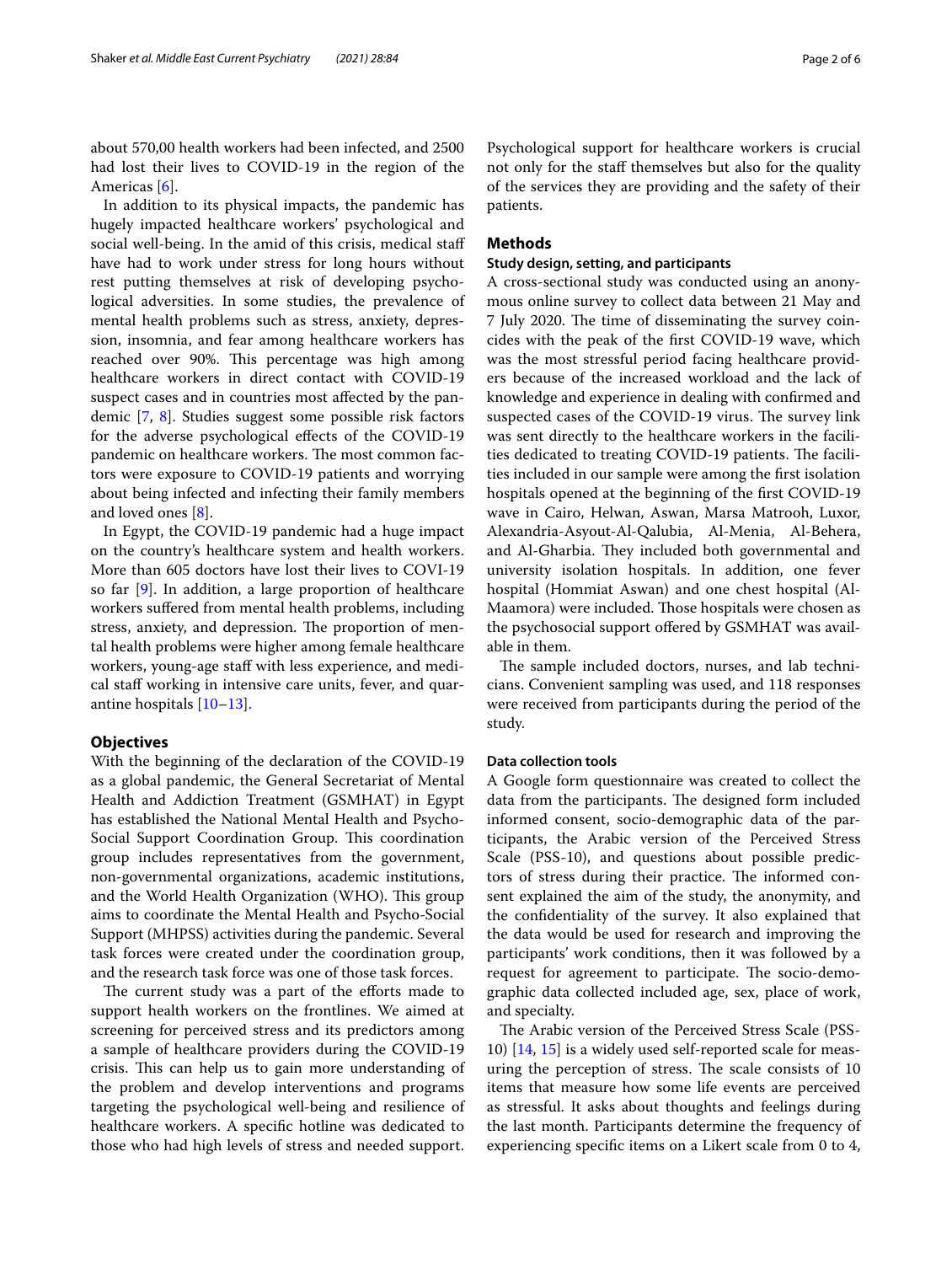where 0 means never, and 4 means very often. The score was obtained by reversing the score of the four positively stated items (item nos.4, 5, 7, and 8) then summing the score of all items. A score less than 16 is considered average, from 16-20 is slightly higher than average stress, and above 20 is considered much higher than average perceived stress. High levels of stress are a risk factor to different health problems, which necessitates intervening to reduce stress levels, such as changing lifestyle. The participants were encouraged to follow the instructions of the World Health Organization (WHO) and the General Secretariat of Mental Health (GSMHAT) for healthcare workers to alleviate stress during the pandemic if they are mild to moderately distressed (PSS score below 20). For example, they were encouraged to take time to rest and relax at work or between work shifts. Keeping in touch with family and friends, talking about their thoughts and feelings can also be beneficial. They were also encouraged to maintain their daily routine as much as possible (meals and sleep) and to do other activities as exercising and reading. Lastly, they were advised to avoid unhealthy coping methods as using tobacco, alcohol, or drugs. Those who were severely stressed (PSS score above 20) were encouraged to ask for specialized psychological support service through the hotline dedicated to the psychological support of medical staf ofered by the GSMHAT.

Questions about the possible predictors of stress included lack of a clear protocol for dealing with positive cases or suspected or undiagnosed cases, unavailability of self-protective clothing or insufficient training on wearing and taking them off, stress due to dealing with critical situations, stress due to increased workload or being assigned to new tasks not related to their specialty and experiences, fear of becoming infected with the virus or, fear of transmitting the virus to their families, in addition to mentioning other reasons.

#### **Statistical analysis**

Data were analyzed using the Statistical Package for the Social Sciences version 21 (SPSS 21). Mean and standard deviation were used for describing the continuous data, while number and percentage described the categorical data. Comparisons between groups of categorical data were made using the chi-square test. Multivariate stepwise linear regression analysis was performed for detecting predictors of stress among the participants.

#### **Results**

A total number of 118 responses were received. 59.5% of the respondents were males ( $n = 69$ ), while females were representing 40.5% of the respondents  $(n = 47)$ . The majority of the participants  $(53.2\%, n = 59)$  were aged between 18 and 34 years, while  $45.0\%$  ( $n = 50$ ) were between 35 and 54 years old. Only 1.8%  $(n = 2)$  were above the age of 54 years old. Physicians represented 89.9 % of the respondents, while nursing staff represented only 9.1 %. 38.2% of the physicians were specialists, 31.6% were residents, 16.1% were consultants, and 3.4% were intern doctors. Their specialty included anesthesia, intensive care, emergency, medicine, chest, tropical, surgery, microbiology, and clinical pathology. 68.6% were working in general hospitals, 19.5% were working in health centers, and 7.6% were working in university hospitals.

Regarding the Perceived stress scale, most of the respondents (75.2%) scored much higher stress levels than average, and 19.5% had slightly higher levels of stress. Table [1](#page-3-0) reports the socio-demographics of the sample participants compared to their level of stress. There was a significant association between the age of participants and the level of stress perceived.

Regarding the causes of stress perceived by healthcare workers, most respondents were afraid of transmitting the COVID-19 infection to their families and those close to them (77.1 %). In comparison, about half of the respondents were afraid to get infected (47.5%) (Fig. [1](#page-3-1)). Stepwise linear regression analysis revealed that the only signifcant independent variable predicting higher stress levels among the participants was assigning them to new tasks outside their specialization and experiences (Table [2\)](#page-4-0).

#### **Discussion**

The COVID-19 pandemic has affected the lives of billions and disrupted health systems all over the world. Besides its efect on physical health, the pandemic also has a huge impact on people's mental health. The rate of mental health problems such as depression, anxiety, distress, and insomnia has tremendously increased during the pandemic. Some of the factors contributing to the increase in mental health problems during the pandemic include fear of being infected or losing a family member or close ones. Also, exposure to too much information, which can be wrong and misleading, was associated with an increased prevalence of mental health problems [[16\]](#page-5-12). Governments all over the world have implemented preventive measures to reduce the spread of COVID-19 infections. Those measures have disrupted the social support networks that may help mitigate the impact of the pandemic on mental health.

Health workers were among those who were mostly affected by the pandemic. Thousands of health workers lost their lives to the pandemic, and hundreds of thousands got infected. The Egyptian medical syndicate has announced the death of 605 physicians from COVI-19 infection. Our study included 118 persons of the medical staf working in quarantine hospitals. Most of the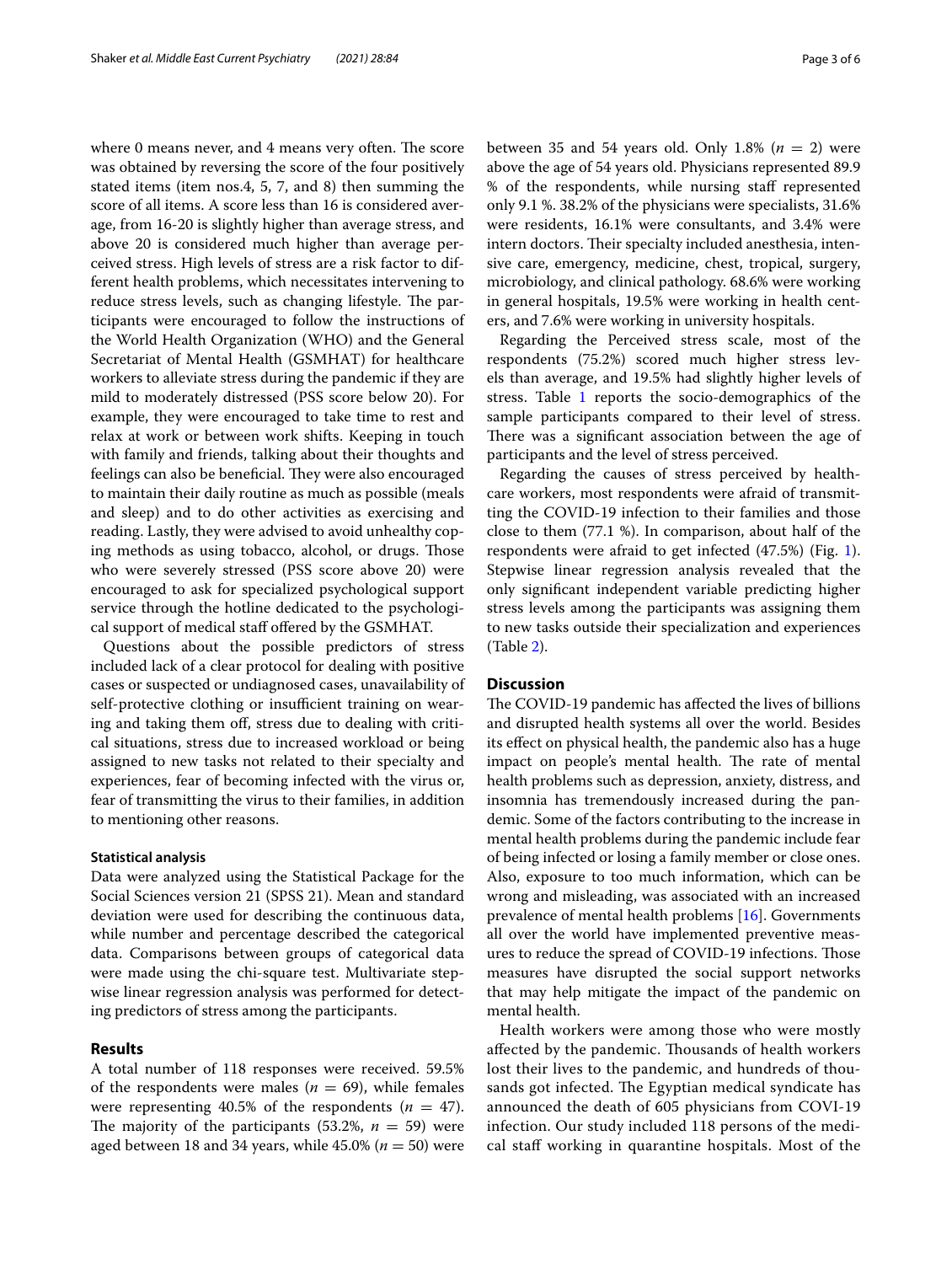| Demographics                    | <b>Perceived stress</b> |         |                        |              |             |             | $x^2$ | P value |
|---------------------------------|-------------------------|---------|------------------------|--------------|-------------|-------------|-------|---------|
|                                 | Average                 |         | <b>Slightly higher</b> |              | Much higher |             |       |         |
|                                 | N                       | $\%$    | $\boldsymbol{N}$       | %            | N           | $\%$        |       |         |
| Sex                             |                         |         |                        |              |             |             |       |         |
| Male $(N = 69)$                 | 5                       | 83.3    | 14                     | 63.6         | 50          | 59.5        | 1.39  | 0.499   |
| Female ( $N = 47$ )             |                         | 16.7    | 8                      | 36.4         | 34          | 40.5        |       |         |
| Age group                       |                         |         |                        |              |             |             |       |         |
| $18 - 34 (N = 59)$              | $\overline{2}$          | 33.3    | 12                     | 54.5         | 45          | 45.2        | 9.56  | 0.049   |
| $35 - 54 (N = 50)$              | 4                       | 66.7    | 8                      | 36.4         | 38          | 54.8        |       |         |
| $55 - 65$ ( $N = 2$ )           | 0                       | 0       | $\overline{2}$         | 9.1          | $\circ$     | $\mathbf 0$ |       |         |
| Profession                      |                         |         |                        |              |             |             |       |         |
| Nurse $(N = 10)$                | $\mathbf 0$             | $\circ$ |                        | 5            | 9           | 11.1        | 6.59  | 0.582   |
| Intern doctor ( $N = 4$ )       | $\mathbf{0}$            | 0       |                        | 5            | 3           | 3.7         |       |         |
| Resident ( $N = 35$ )           | 3                       | 60      | 6                      | 30           | 23          | 28.4        |       |         |
| Specialist ( $N = 42$ )         | $\circ$                 | $\circ$ | 9                      | 35           | 32          | 39.5        |       |         |
| Consultant ( $N = 19$ )         | $\overline{2}$          | 40      | 3                      | 15           | 14          | 17.3        |       |         |
| Workplace                       |                         |         |                        |              |             |             |       |         |
| University hospital ( $N = 9$ ) | 0                       | $\circ$ | $\mathbf 0$            | $\mathbf{0}$ | 8           | 9.8         | 3.0   | 0.559   |
| General hospital ( $N = 81$ )   | 5                       | 83.3    | 16                     | 76.2         | 57          | 69.5        |       |         |
| Health center ( $N = 23$ )      | 1                       | 16.7    | 5                      | 23.8         | 17          | 20.7        |       |         |

<span id="page-3-0"></span>**Table 1** Socio-demographics of the study participants compared to their level of stress



<span id="page-3-1"></span>respondents (75.2%) have shown a much higher level of stress, the median score of the perceived stress scale (PSS) was 24, and the interquartile range (IQR) was 20–27. Similar results were reported in a study by Rossi et al. [\[17\]](#page-5-13), where the median was 24 and IQR 18–29. Comparing COVID-19 to other outbreaks, the percentages of healthcare workers who reported high stress levels ranged from 18 to 80% during the SARS outbreak  $[18]$  $[18]$  $[18]$ .

In contrast to some studies which reported that female sex and young age are associated with increased mental health problems, our study shows no statically signifcant diference between sexes. Still, there was a statistically signifcant diference between age groups. Younger health workers were more prone to stress. This might be due to the lack of clinical experience in dealing with such stressful situations [[10,](#page-5-8) [11,](#page-5-15) [17](#page-5-13)]. Regarding the predictors of stress among medical staf, the fear of transmitting the infection to family members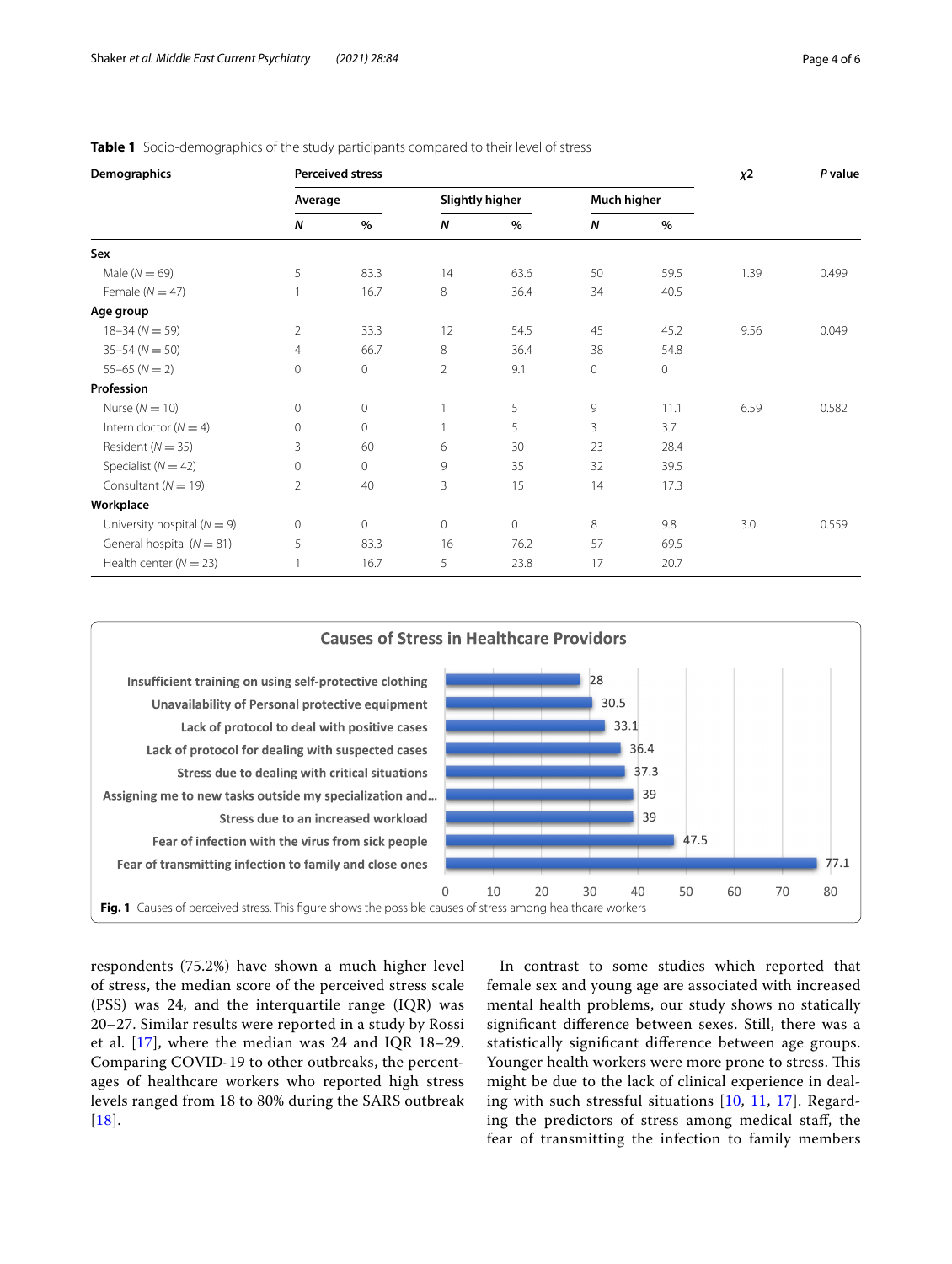<span id="page-4-0"></span>

|  |  |  |  |  | Table 2 Stepwise linear regression analysis showing predictors of stress among the participants |  |  |
|--|--|--|--|--|-------------------------------------------------------------------------------------------------|--|--|
|--|--|--|--|--|-------------------------------------------------------------------------------------------------|--|--|

| <b>Predictors of stress</b>                                                      | <b>Beta</b> |         | sig   |
|----------------------------------------------------------------------------------|-------------|---------|-------|
| Assigning me to new tasks outside my specialization and experiences              | 0.267       | 2.92    | 0.004 |
| The lack of a clear protocol for how to deal with positive cases                 | 0.04        | 0.41    | 0.68  |
| The lack of a clear protocol for how to deal with suspected or undiagnosed cases | 0.08        | 0.90    | 0.37  |
| Insufficient training on how to wear and take off self-protective clothing       | 0.05        | 0.53    | 0.60  |
| Unavailability of personal protective equipment                                  | $-0.03$     | $-0.03$ | 0.76  |
| Stress due to dealing with critical situations                                   | $-0.04$     | $-0.45$ | 0.65  |
| Stress due to an increased workload                                              | $-0.02$     | $-0.22$ | 0.83  |
| Fear of infection with the virus from sick people                                | 0.04        | 0.44    | 0.66  |
| Fear of transmitting the infection to my family and those close to me            | $-0.02$     | $-0.21$ | 0.84  |

and the fear of being infected were among the most stressful factors chosen by respondents (77.1% and 47.5% respectively). Those two factors were reported by several studies [[8\]](#page-5-6). Additionally, increased workload, dealing with positive and suspected COVID-19 cases, unavailability of personal protective equipment (PPE), and the lack of training on their use were among the concerns reported by our study. Other concerns reported by healthcare workers include being unable to go home for a long time, lack of professional knowledge, and the death of their patients [\[19](#page-5-16), [20](#page-5-17)]. It is important to target those risk factors through diferent interventions to mitigate the impact of the pandemic on healthcare workers' mental health.

Redeployment of medical staff to intensive care units and other departments with greater demand was a common practice during the pandemic. The deployment has also included mental health professionals, which in turn added more burden on the mental health services provided  $[21]$  $[21]$ . In this study, assigning healthcare workers to new tasks outside their area of expertise was the only signifcant independent variable predicting developing higher stress levels among the participants. Supporting the redeployed healthcare workers through training and providing the supplies they need may help relieve the stress they are exposed to [\[22\]](#page-5-19).

Healthcare workers are at high risk of developing mental health problems during emergencies. Their well-being is crucial for the quality of the service they provide. As a part of this study, respondents suffering from mild forms of stress were given some advice on healthy ways to cope with stress. Those suffering from high levels of stress were referred to a helpline operated by mental health specialists and dedicated to supporting medical staf. In addition, hundreds of healthcare workers in Egypt were trained on recognizing signs and symptoms of stress, healthy coping methods, and when to ask for help. Other forms of support include

providing medical staff with the knowledge and supplies needed to perform their job properly [[23\]](#page-5-20).

## **Limitations**

Research in the emergencies context is challenging. Healthcare workers in emergency settings have priorities other than research. It was hard to reach out to the study population and take a large representative sample from all healthcare workers due to several challenges, including the restrictions imposed due to the pandemic. That is why we collected data using an online survey. Although participants with high levels of stress were given some advice regarding the healthy ways of coping with stress, and some were recommended to call the helpline, it was hard to follow them up due to the cross-sectional nature of the study.

## **Conclusions**

Healthcare workers are on the frontlines in response to the COVID-19 pandemic, and they are at a high risk of developing one or more mental disorders. Supporting healthcare workers, by all means, is essential. Redeploying medical staff to work with COVID-19 patients is a stressful event. To mitigate the pandemic's adverse psychological and physical efects on healthcare workers, they should be provided with the equipment and training required to do their job efectively before redeployment.

#### **Abbreviations**

GSMHAT: the General Secretariat of Mental Health and Addiction Treatment; MHPSS: Mental Health and Psycho-Social Support; PSS-10: the Perceived Stress Scale (10 items); WHO: World Health Organization.

#### **Acknowledgements**

We want to thank the participants for their participation in the study and their efforts in treating COVID-19-related patients. We are also grateful to Dr. Hala Zayed, the Minister of Health, and Dr. Mohamed Hassani for helping us reach out to healthcare workers in the quarantine hospitals (the study sample).